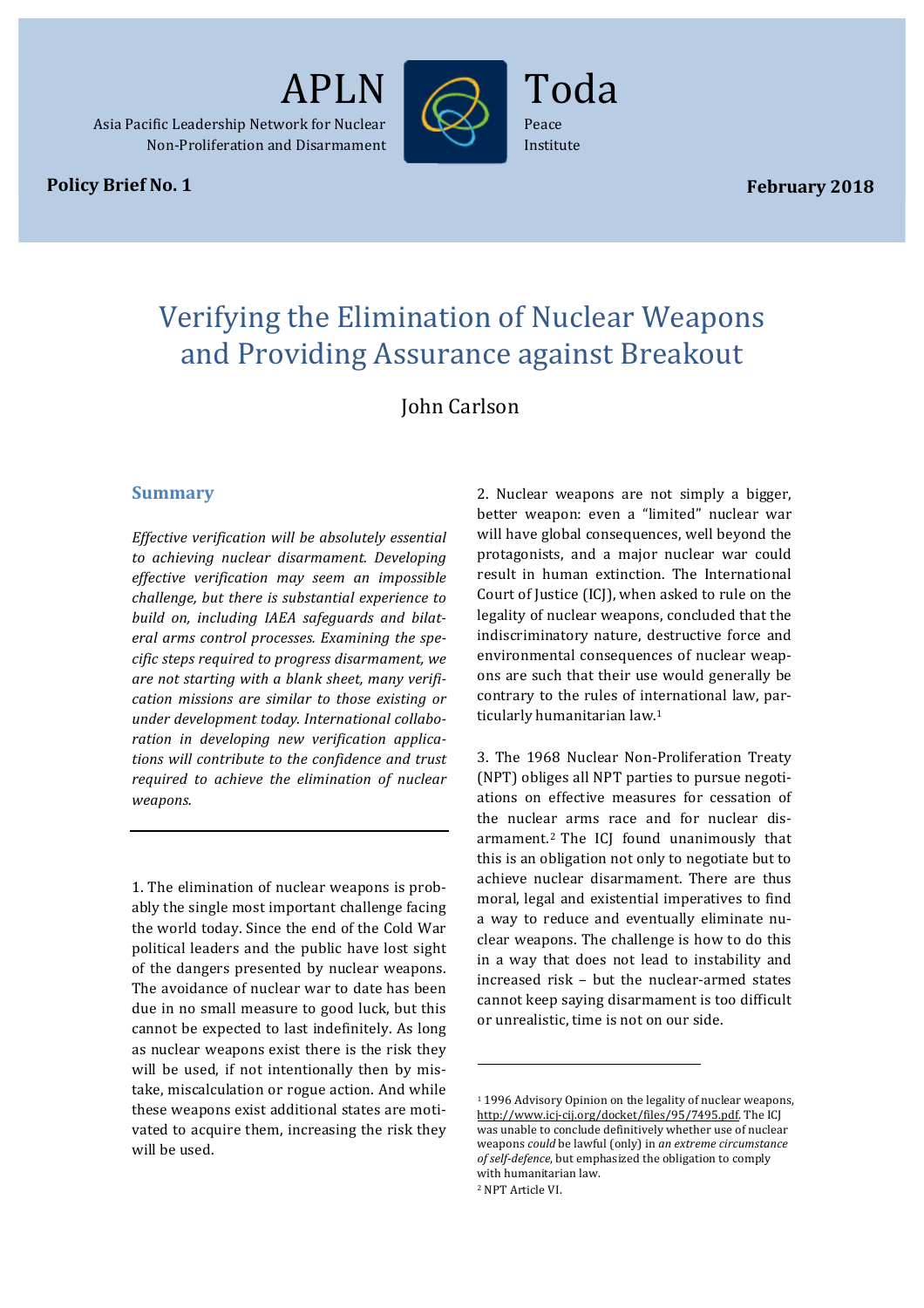## **Trust but Verify**

4. Effective verification will be absolutely essential to any disarmament process. No state will commit to deep reductions in nuclear weapons, and to eventual elimination, without sufficient confidence that other states are meeting the same commitments. Each state will need confidence that others have not cheated or will not cheat in the future. Specifically, confidence is needed that no state has concealed significant numbers of nuclear weapons from the disarmament process, and that any attempt to produce new nuclear weapons will be detected in time for effective action to be taken against the state concerned.

5. What is considered *sufficient confidence* is a judgment each state will have to make for itself. This is likely to be based on the state's assessment of a mix of factors - the verification system that applies, the state's analysis of national intelligence and other information, the level of transparency other states provide, and the level of trust between states. Verification is central – it is essential in its own right and it contributes to transparency and trust. Also essential, but outside the scope of this paper, will be credible *enforcement* arrangements, that is, mechanisms for enforcing compliance with treaty commitments.

6. Verification can be described as the confirmation of facts through technical measures performed by personnel independent of the state being verified. The subject matter  $-$  objects (items), materials, facilities, activities needs to be defined so as to be effectively and meaningfully verifiable, that is, verification will lead to valid conclusions. The technical measures can include: on-site inspections and observations; sample-taking and measurements; installation of cameras, instruments and seals; confirmation of building and container designs (for example, number of entry and exit points); and so on. Verification personnel can be bilateral/mutual (each party inspects the other), or multilateral (an international inspectorate, such as the International Atomic Energy Agency - IAEA).

7. Developing effective verification for nuclear arms control and disarmament may seem an

impossible challenge, but there is substantial experience to build on, including: IAEA safeguards pursuant to the NPT; bilateral (United States/Russia) arms control inspections; CTBT (Comprehensive Nuclear Test-Ban Treaty) monitoring; and collaborative projects on nuclear warhead and fissile material verification by United States/Russia/IAEA and United Kingdom/Norway. IAEA safeguards and CTBT monitoring will be essential complementary regimes supporting disarmament verification.

# **Developing a Framework for Disarmament Verification**

8. The disarmament verification challenge is too diverse and complex to be addressed usefully in the abstract, instead it must be broken down into discrete and manageable tasks or missions. In broad terms a framework for developing disarmament verification needs to take into account:

- (a) the formal structure  $-$  defining verification objectives, commitments, institutions and mechanisms:
- (b) the subject matter  $-$  exactly what is to be verified. This would include developing the specific steps required to achieve the goal of eliminating nuclear weapons.

9. A step-wise approach is anticipated by the NPT, which requires negotiations on cessation of the nuclear arms race, nuclear disarmament, and a treaty on general and complete disarmament. Clearly these diverse objectives cannot be addressed in a single treaty, there will need to be a series of treaties. The NPT is not prescriptive and leaves it to the parties to decide on the specific treaties required.

10. On structure, IAEA safeguards and other existing treaty verification systems operate on a model involving a treaty, declarations and inspections. Future disarmament verification arrangements are expected to take a similar approach:

 $(a)$  a treaty, stating the fundamental legal commitment  $-$  for example, that the parties will not use subject materials to produce nuclear weapons;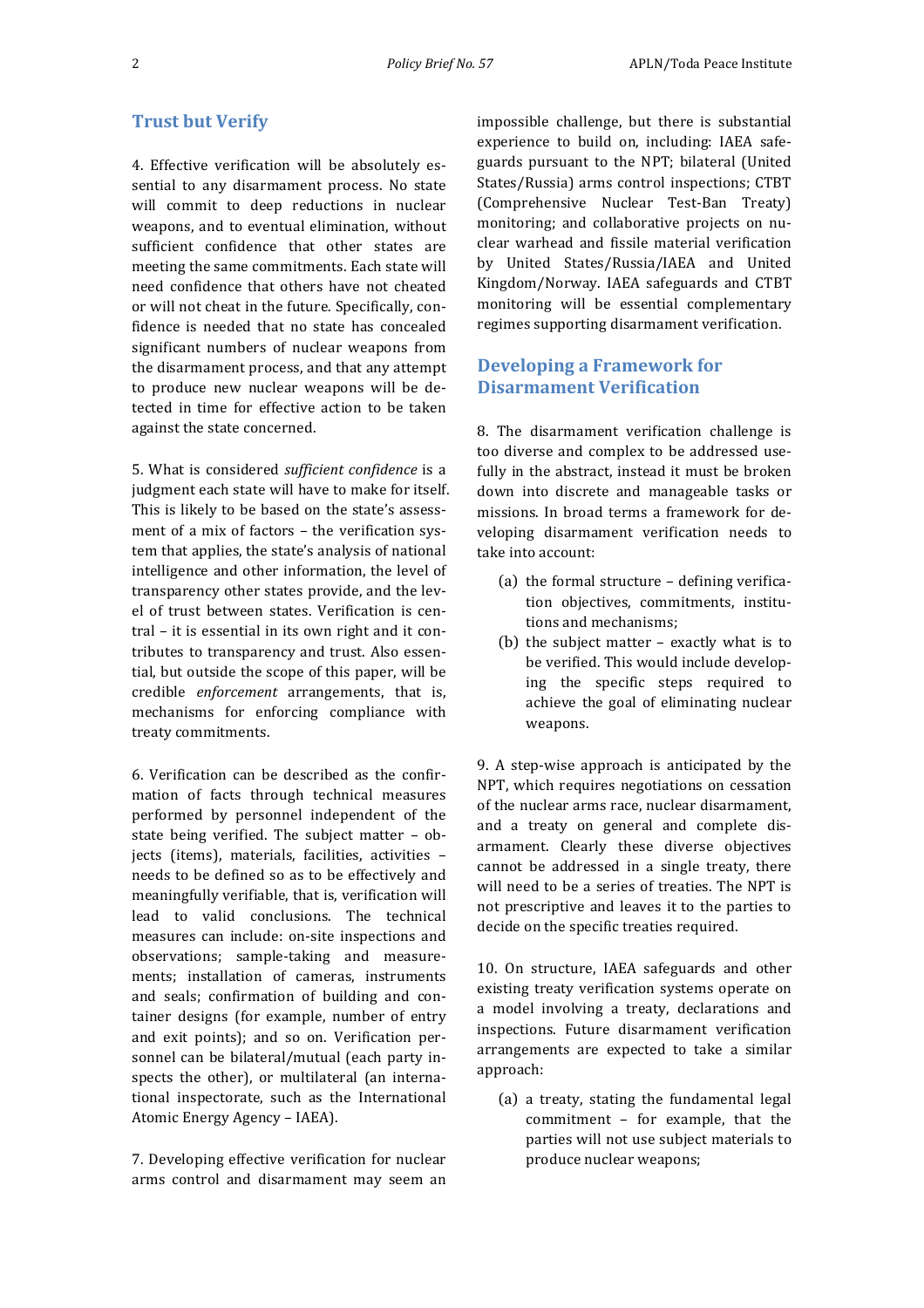- (b) an obligation for parties to accept verification measures, to verify they are meeting treaty commitments;
- (c) definition of materials, items, facilities and activities subject to the treaty;
- (d) establishment of a treaty inspectorate (likely to be multilateral, but some aspects could be bilateral):
- $(e)$  declarations  $-$  an obligation for parties to declare to the inspectorate relevant materials, items, facilities and activities. and to make available supporting documentation (records, etc.);
- $(f)$  inspections application by the inspectorate of verification measures, including regular on-site inspections and monitoring, to confirm parties' declarations;
- (g) inspection procedures in case of suspected undeclared materials, facilities and activities (investigations and challenge inspections);
- (h) procedures to deal with treaty breaches and non-compliance.

11. With several decades of experience, the IAEA safeguards system has been developed to address two fundamental concepts, *correctness* and *completeness*. Disarmament verification can be expected to build on this experience:

- (a) correctness refers to confirmation that declarations are consistent with the facts - that declared quantities of nuclear items and materials are as described;
- (b) completeness refers to confirmation that declarations include everything that is required to be declared  $-$  that there are no *undeclared* (concealed) items or materials. Since it is not possible to prove a negative – the *absence* of something - confirming completeness involves determining the indicators or observables expected to be present if there *are* undeclared items or materials. and conducting verification activities that have a high probability of detecting any such indicators.

12. On subject matter, there are three broad areas to be covered:

- (a) nuclear material and facilities  $-$  requiring all relevant material and facilities to be declared and verified, with ongoing verification that declared materials/facilities are not used to produce nuclear weapons;
- (b) nuclear weapons requiring declaration of weapons in accordance with agreements (number and type of weapons allowable to be deployed, number to be retired and dismantled, and so on), monitoring of dismantlement, and transfer of ex-weapons material to verified stocks. These transfers should be *irreversible*, that is, nuclear material recovered from weapons and transferred to verified stocks cannot be transferred back to weapons. There could also be verified limits on delivery systems and weapon-related materials;
- (c) activities to provide assurance there are no undeclared materials or weapons (weapons concealed from declaration, and production of new weapons either from materials concealed from declaration or from production of new materials) - including monitoring, challenge inspections, transparency measures, information analysis and so on.

# **Dimensions of Fissile Material Verification – Some Figures**

13. Although the NPT and safeguards agreements are expressed in terms of *nuclear mate*rials, the term commonly used in discussion of nuclear weapons is *fissile materials*. There is no standard definition of fissile materials, but generally the term applies to highly enriched uranium (HEU) and *separated* plutonium (that is, plutonium separated from irradiated fuel through reprocessing). Fissile materials are not necessarily *weapon-grade*, but fissile materials are considered weapons-usable or, in the case of HEU at lower enrichment levels, easily reenriched to higher enrichment levels.

14. Today most HEU is held in military programs, there is relatively little in civilian pro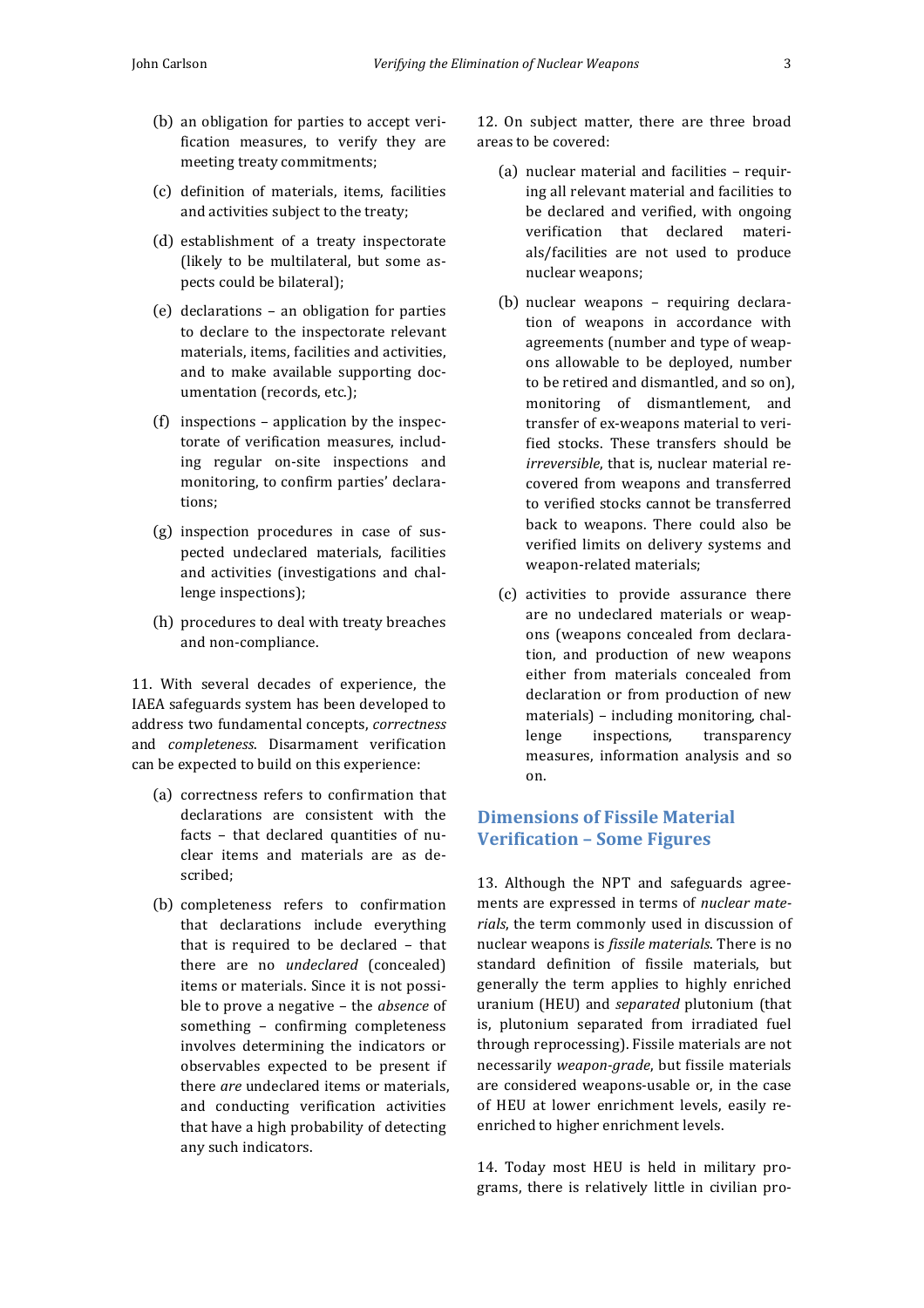grams. For separated plutonium, however, over half is in civilian programs, though not necessarily under IAEA safeguards - one of the issues for disarmament verification is going to be the need to extend IAEA safeguards coverage to civilian programs in nuclear-armed states. Total global fissile material holdings are shown in Table 1. Only 17 per cent of all fissile materials are in civilian programs. The process of disarmament will require that the 83 per cent of fissile materials currently in military programs will be progressively transferred to civilian programs, or disposed of (placed in a waste form such as borosilicate glass or synroc and buried), or in the case of fissile materials in naval propulsion programs, monitored to ensure they are not diverted to nuclear weapons.

Table 1: Global Holdings of Fissile Materials **(2014)**

|              | Separated<br>Plutonium<br>(tonnes) | HEU<br>(tonnes) | <b>Total Fissile</b><br><b>Materials</b><br>(tonnes) |
|--------------|------------------------------------|-----------------|------------------------------------------------------|
| Military     | 233                                | 1,319           | 1,552                                                |
| Programs     | (46%)                              | (96%)           | (83%)                                                |
| Civilian     | 271                                | 50              | 321                                                  |
| Programs     | (54%)                              | (4%)            | (17%)                                                |
| <b>Total</b> | 504                                | 1,369           | 1,873                                                |

Source: International Panel on Fissile Materials (IPFM), *Global Fissile Material Report 2015*.<sup>3</sup>

15. Global fissile material holdings are broken down further in Figure 1:

- Active warheads contain 13 per cent of total fissile materials  $-$  this quantity will decrease with nuclear weapon reductions, as warheads are transferred progressively to retired status.
- Retired warheads contain 9 per cent of fissile materials  $-$  this quantity will fluctuate, increasing with warheads transferring from the active category, and decreasing as weapons are dismantled and fissile materials are transferred to excess stocks.
- Stocks declared excess comprise 9 per cent of total fissile holdings - this quantity will fluctuate, increasing as materials are transferred from dismantlement and decreasing as mate-

 

rials are transferred to civilian programs or disposal. 

- Naval programs contain 16 per cent of total fissile materials - these materials will require monitoring.
- The largest category  $-37$  per cent  $-$  is *other government material*. Every effort should be made to declare these materials excess  $-$  where this is not possible verification or monitoring will be required.

#### **Figure 1: Global Holdings of Fissile Materials**

#### **Estimated percentages (2013)**



Source: NTI, *Global Dialogue on Nuclear Security Priorities: Building an Effective Global Nuclear Secu*rity System,<sup>4</sup> 2016, based on IPFM data.

## **Step-wise Approach to Disarmament**

16. A step-by-step approach to nuclear disarmament is implicit in the NPT and has been elaborated in successive NPT Review Conferences, notably in the "13 Steps" set out in the Final Document of the 2000 Review Conference.<sup>5</sup> It has become a subject of major political contention that currently no such steps are taking place  $-$  this was a key factor behind the majority of states supporting the negotiation of the Treaty on the Prohibition of Nuclear Weapons.<sup>6</sup> Notwithstanding the level of support for this treaty, however, not a single nucleararmed state participated in the negotiations and it is clear that a step-by-step approach is the only realistic way of achieving disarmament. 

 

<sup>3</sup> http://fissilematerials.org/library/gfmr15.pdf.

<sup>4</sup>

http://www.nti.org/media/pdfs/Global\_Dialogue\_Report\_f inal.pdf?\_=1458780838.

<sup>5</sup> www.armscontrol.org/act/2000\_06/docjun.asp

<sup>6</sup> http://undocs.org/A/CONF.229/2017/8.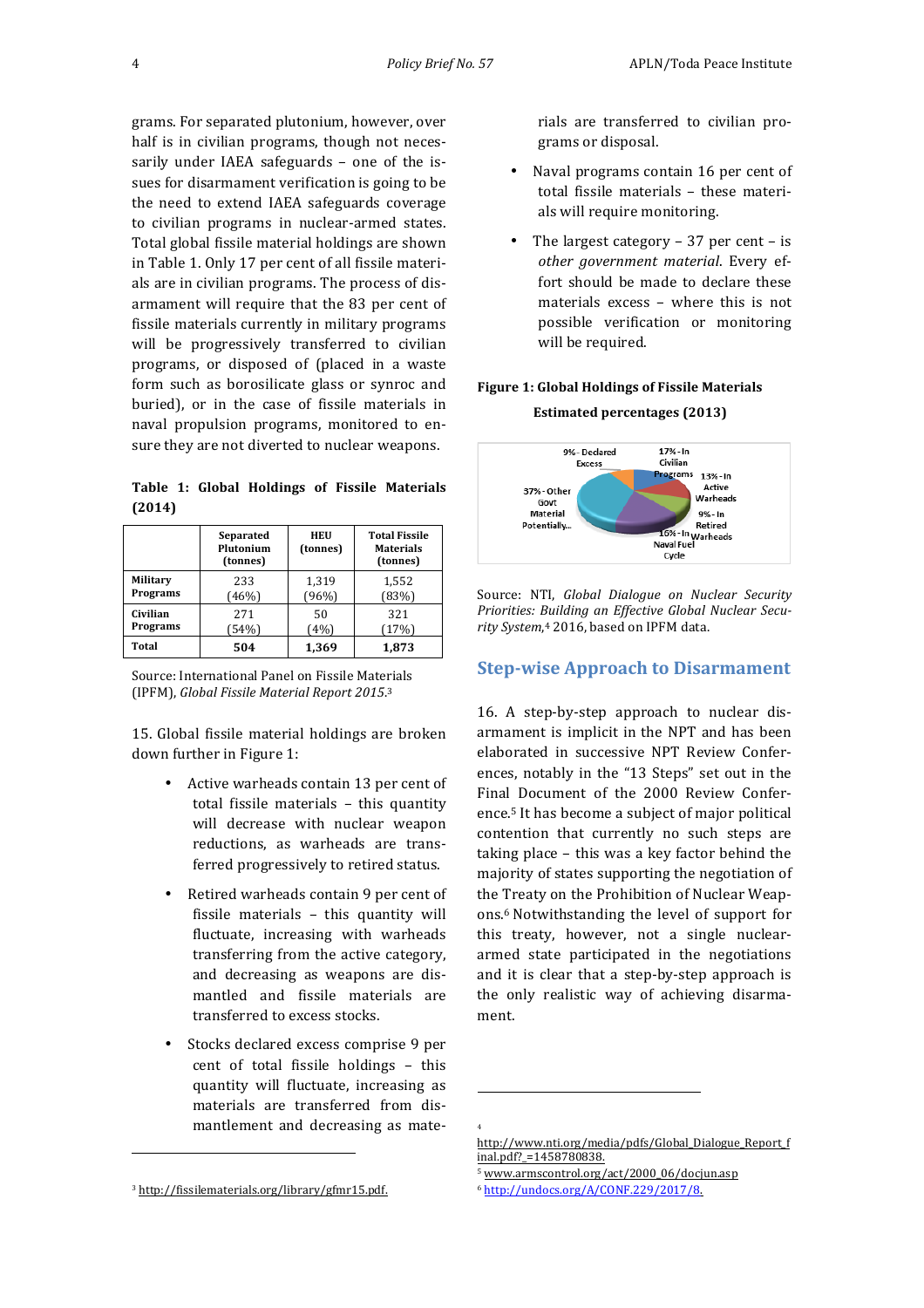17. As yet there is no agreement on what these steps should be. In broad terms, something along the following lines can be expected (though not necessarily in this order). This list is not the same as the 13 Steps but has many elements in common:

- (a) Declarations on *no first use* (NFU), leading to a treaty on NFU. Nuclear-armed states would affirm that the sole purpose of nuclear weapons is to deter the use of nuclear weapons by others. NFU is already the stated policy of China and India.
- (b) De-alerting  $-$  removing nuclear weapons from immediate readiness and launch-on-warning status.
- (c) Agreement by the United States and Russia to extend NewSTART and initiate negotiations on a successor (START IV?).
- (d) Bringing the CTBT into force.
- (e) Establishing a multilateral negotiating process including all the NPT and non-NPT nuclear-armed states.
- (f) Negotiating a fissile material cut-off treaty (FMCT). The general view is this would apply to future production but not existing fissile material stocks. Fissile material production facilities (enrichment and reprocessing facilities) would be shut down or would operate under verification to ensure future production is not diverted to nuclear weapons.
- (g) Reduction of deployed nuclear weapons, and progressive dismantlement of excess nuclear weapons. There would be a series of agreements on numbers and types of nuclear weapons in deployment, with excess weapons being progressively declared and transferred to dismantlement. Recovered fissile materials would be declared as excess materials and transferred or disposed of in accordance with step (i).
- (h) Ensuring nuclear materials in naval propulsion programs are not diverted to nuclear weapons.

(i) Transfers of excess military fissile material to civilian use, or disposal, under *irreversibility* arrangements. There would be a series of agreements by the various parties, under which specified quantities of fissile material would be declared and transferred to monitored storage, then progressively transferred to civilian use or disposal.

18. This list is not intended to represent definitive and discrete steps, the steps actually agreed by states could be different, and there could be further steps within the steps described here. For example, reduction and dismantlement of deployed weapons is likely to involve a series of separate agreements. At a broad level, the International Commission on Nuclear Non-Proliferation and Disarmament (ICNND), in its  $2009$  report,<sup>7</sup> recommended a two-phased approach, with *minimization* as the immediate goal and *elimination* as the ultimate goal. A series of specific steps would be required within each phase. The *minimization*  point, considered to be achievable by 2025, would be characterized by low numbers of weapons (500 each for the United States and Russia, and no more than 1,000 in total held by the other nuclear-armed states), agreement on no first use, and force deployments and alert status reflecting a no first use posture.

## **Verification Considerations**

19. As discussed, the various steps outlined above do not constitute an agreed or definitive list, but the steps taken are likely to be along these lines. The verification requirements for the various steps can be summarized as follows.

20. **No first use, de-alerting**. Some steps either do not lend themselves to verification or do not require verification. For example, whether a state can be relied upon to honour a no first use commitment is not verifiable - the state's commitment is reinforced by mutual deterrence, rather than verification. However, some transparency and confidence-building measures might be helpful: states could con-

 

<sup>&</sup>lt;sup>7</sup> Eliminating Nuclear Threats: A Practical Agenda for Global Policymakers, www.icnnd.org/.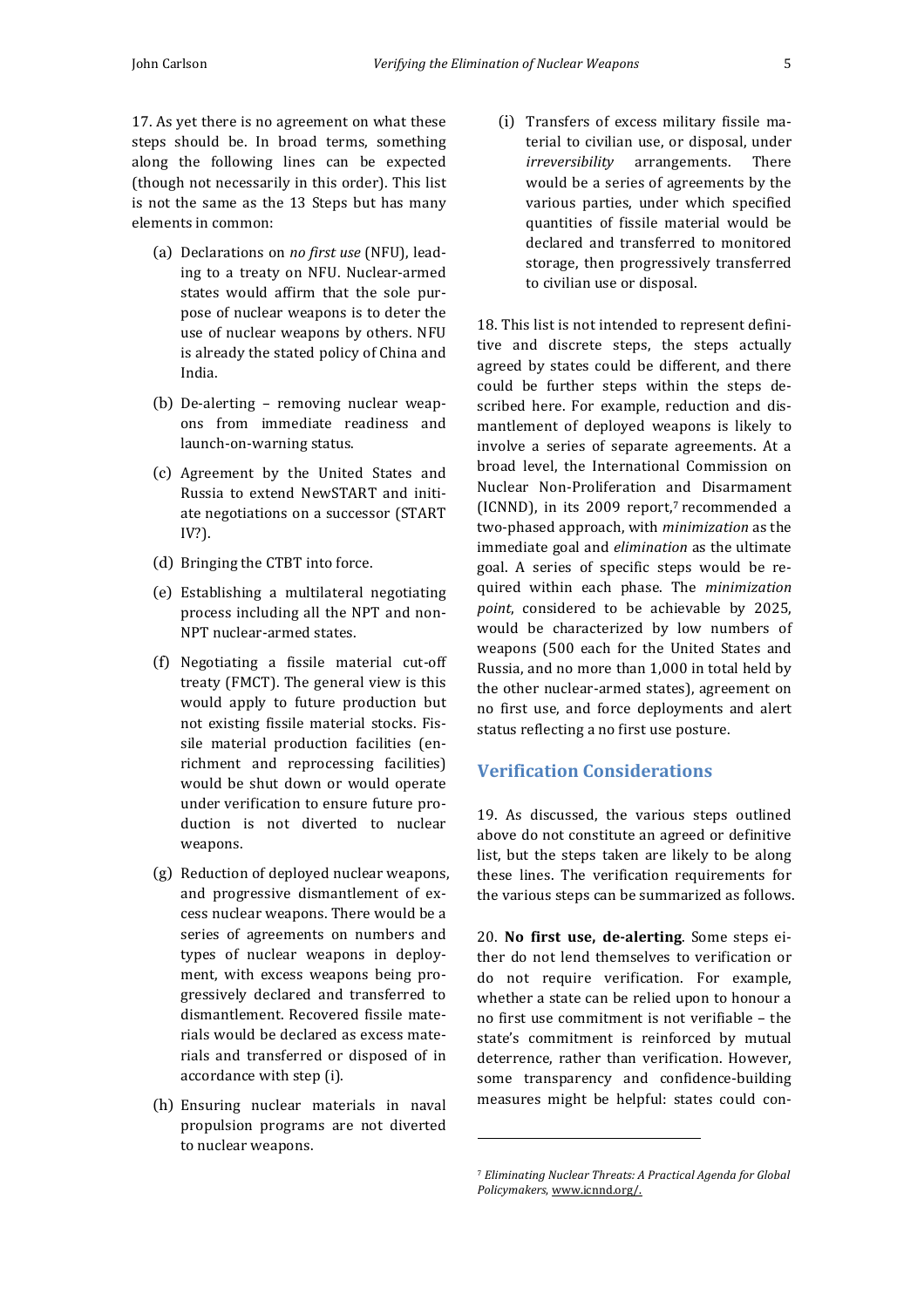sider whether there are indicators that would provide confidence that others are acting consistently with a commitment to no first use, for example, the nature of weapon and delivery system deployments. Likewise, while dealerting is not readily verifiable, some form of confidence-building may be helpful.

21. **"START IV," deployment limits**. For a START IV or similar agreement the United States and Russia can be expected to apply bilateral verification arrangements similar to those implemented under NewSTART and preceding agreements. Similar agreements negotiated by other states are expected to build on US and Russian experience.

22. Dismantlement of nuclear weapons. Because specific data on warheads - shape, mass, isotopic composition  $-$  is classified, there is a need to develop verification measures to provide the necessary assurance without revealing classified information. These special verification measures will apply until the fissile material from warheads has been altered in form and composition such that it is no longer classified, and more conventional verification, similar to IAEA safeguards, can apply.

23. Initially nuclear weapons retired from service pursuant to reduction agreements would be placed in storage pending dismantlement. Verification will have to show that an item declared to be a warhead meets certain parameters (*attributes*) consistent with the declaration – mass within a certain range, radiation signature, and so on. The Trilateral Initiative<sup>8</sup> between the United States, Russia and the IAEA has demonstrated techniques for this kind of verification, and provides a good basis for further development.

24. Once in storage, warheads would be monitored to ensure they remain in storage, and are not removed except under verification. In due course each warhead would be moved into the dismantlement process. Here too verification will be required to provide assurance without

 

revealing classified information. It is expected dismantlement will be carried out in specially constructed facilities, where an item entering the process can be authenticated (that it has expected attributes), there is assurance material cannot be removed from the process without the knowledge of the verifiers, and an appropriate material balance can be established material leaving the process corresponds to the material that entered the process. This overall verification approach is described as ensuring *chain of custody* or *continuity of knowledge*. Verification procedures along these lines have been demonstrated in collaborative work by the United Kingdom and Norway.

25. After dismantlement, nuclear components would be processed (altering shape and composition) to remove classified attributes, and the recovered nuclear material would be transferred to excess stocks, where it would be monitored until it is transferred to civilian programs or disposed of.

26. **Nuclear materials declared excess to**  military requirements. Some of the disarmament steps will involve verification measures similar to established IAEA safeguards. Verification of excess materials is an example of this. The initial issue will be whether materials declared excess have classified form or composition. If so, they will have to be authenticated and quantified without revealing classified attributes, as described above. When these materials have been declassified (for example, by blending), or for materials that are not classified when transferred to excess stocks, standard IAEA safeguards or something like them can be applied. Subsequently the materials would be transferred into civilian programs with safeguards to ensure *irreversibility*, that is, that they are not returned to weapons use, or they would be conditioned and disposed of in a repository.

27. There is already experience with bilateral agreements on the disposition of excess fissile materials, notably the Megatons to Megawatts program of 1993-2013 under which the United States purchased 500 tons of HEU from the Russian nuclear weapon program and downblended it to fuel US power reactors. Another example is the 2000 Plutonium Management

<sup>&</sup>lt;sup>8</sup> See T. E Shea, "The Trilateral Initiative: A Model for the Future?," *Arms Control Today* (May 2008), https://www.armscontrol.org/act/2008\_05/PersboShea.a sp%23Sidebar1.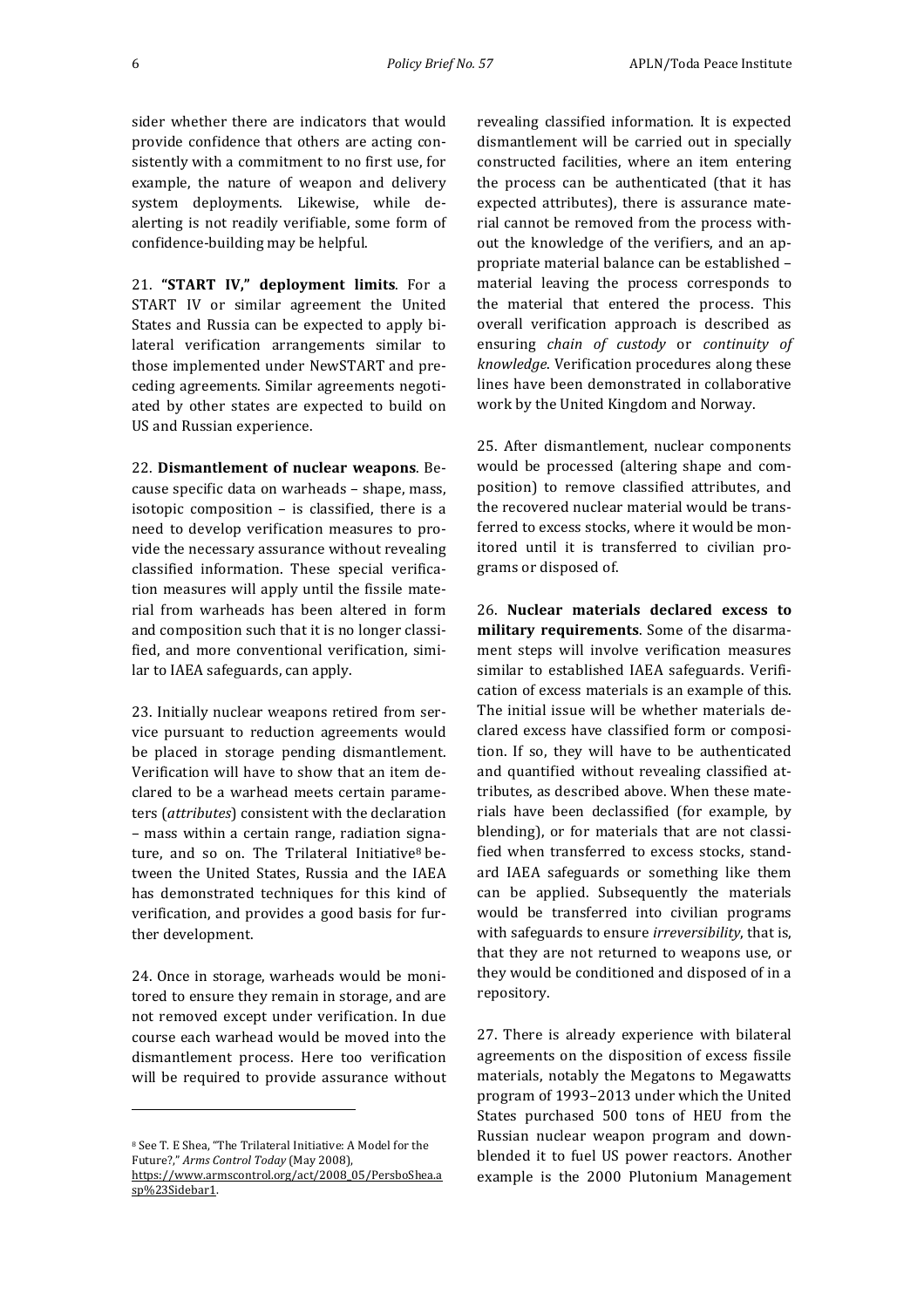and Disposition Agreement (PMDA) under which the United States and Russia each agreed to the disposition of 34 tons of excess military plutonium (the latter agreement has yet to be implemented). Under the Megatons to Megawatts program there were bilateral inspections to verify implementation.

28. **FMCT**. This is another example where verification measures would be similar to established IAEA safeguards. Verification of an FMCT would require safeguards measures on enrichment and reprocessing facilities, and on fissile material produced after the treaty's entry into force. The treaty is expected to allow enrichment of HEU and reprocessing (separation of plutonium) for non-explosive purposes. There is limited civilian requirement for HEU, any further production is likely to be mainly for naval propulsion, raising verification issues as discussed below. As with IAEA safeguards, verification activities would also be required to provide assurance that there are no undeclared enrichment or reprocessing facilities.

29. **Naval programs**. As Figure 1 indicates, there is more fissile material in naval programs than in active warheads. This material is almost entirely HEU (though not weapon-grade). Some is in the form of fuel loaded in reactors (submarines and other vessels), some is held in reserves for future fuel requirements. Clearly having such large quantities of HEU outside verification arrangements could present a risk to disarmament efforts. Accordingly, monitoring or confidence-building measures are required to provide assurance that naval programs do not provide an opportunity for diversion of fissile material to nuclear weapons.

30. The complication here is that the details of naval fuel design are classified, so intrusive verification will not be accepted. Novel verification approaches will have to be developed. These might be complemented by transparency arrangements, for example, it is easy to check that a vessel is at sea (and therefore that its reactor contains fuel). A substantial portion of naval material however is in reserves where sensitivities should not apply and established monitoring measures could be used.

31. **Nuclear archaeology**. In principle it is possible to establish the nuclear materials flows and balances for a nuclear weapon program, that is, to establish how much HEU and plutonium was produced historically, how much was lost in processing, how much was consumed in testing, how much is in weapons and reserves today, and an explanation for inventory differences. This information could be used to cross-check declarations and verification results as disarmament proceeds, to provide assurance that no fissile material, whether in weapons or as bulk material, is being concealed from the verification process.

32. In practice confirming historic nuclear material flows is not straightforward, particularly for the older and larger nuclear programs (United States and Soviet Union/Russia) where rigorous records were not always kept. As a consequence, *nuclear archaeology* – comprising technical methods for auditing and substantiating historical production, losses and consumption - has been developed. These methods include examining facility operating characteristics and records, analyzing radiation effects on facility components and related materials, and analyzing radioactive wastes. Studies into the historic production of fissile materials in the United States and the United Kingdom are encouraging and show that nuclear archaeology could have an important role in disarmament verification.

33. **Verification problem areas**. The greatest problem for verification will be addressing the possibility of undeclared nuclear weapons or materials, discussed below. Another practical problem will be delay in the opportunity to fully verify materials - for example, where classified items or materials enter monitored storage via attribute verification, it could take some years before dismantlement and conversion to unclassified form are completed and the quantity of material can be finally confirmed. Procedures will be needed to maximize confidence that a state could not use this delay to conceal incomplete declarations.

34. A further practical problem will be the resources - human, technical and financial - required for verification. In addition to verification of the various disarmament steps, re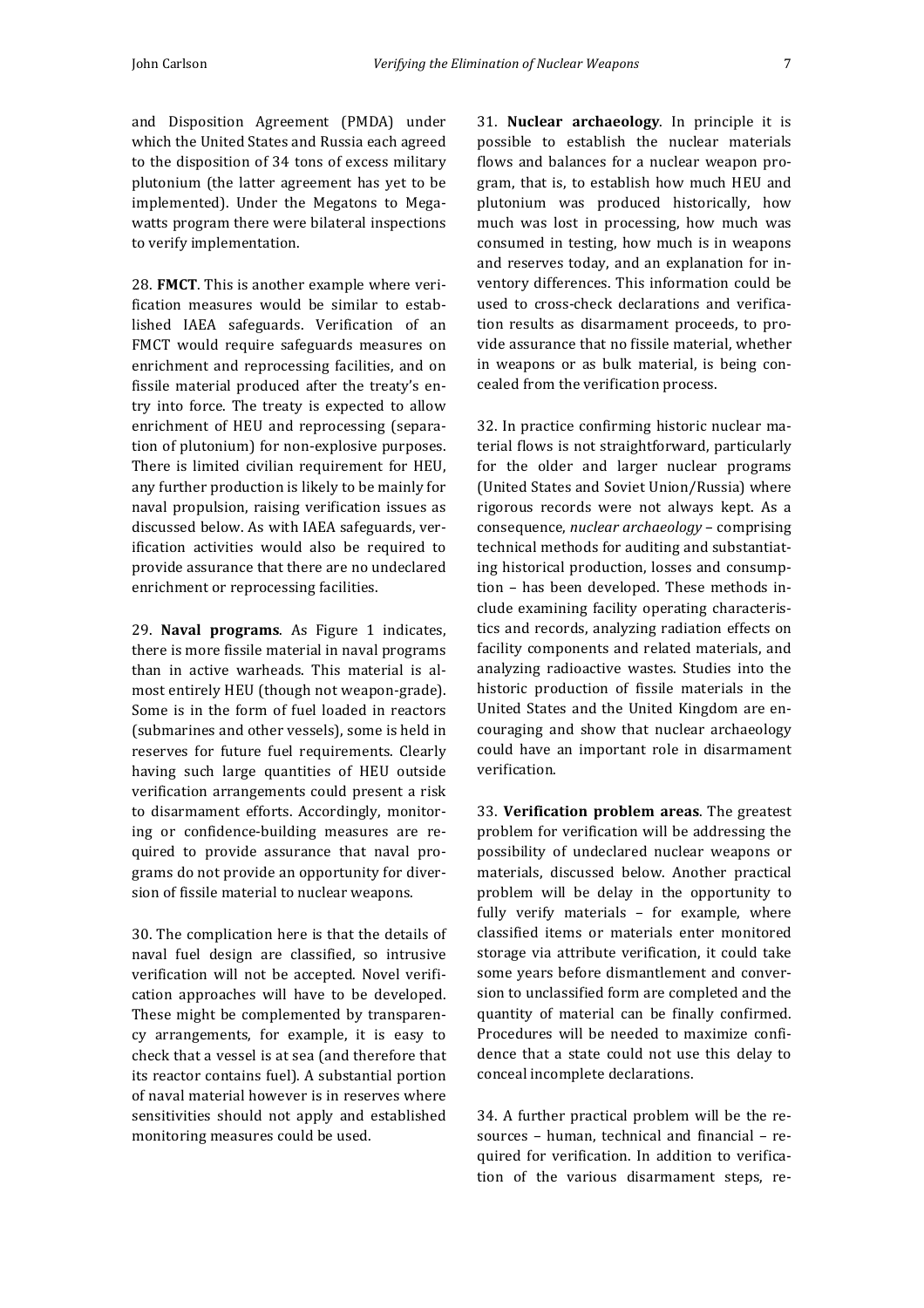sources will be required to extend IAEA safeguards into the nuclear-armed states, which will progressively become non-nuclearweapon states. It will take time to train verification personnel, whether national or multilateral. Currently nuclear weapon programs require very substantial resources. As disarmament progresses these will be available for reallocation to other purposes  $-$  the highest priority should be supporting the disarmament effort.

## **Verification against Breakout**

35. Assurance against the possibility of breakout - a state unexpectedly producing nu $clear$  weapons  $-$  is by far the greatest challenge facing disarmament verification. In any agreement on deep nuclear reductions - particularly reductions to zero – states will require a high degree of confidence that no other state has undeclared nuclear weapons or fissile material.

36. Of course the risk of breakout is not confined to states that had nuclear weapons. Paradoxically, in a nuclear weapon-free world a rogue state might feel *more* motivated to pursue nuclear weapons  $-$  a minor state might hope to become a superpower. A robust nonproliferation regime, applying to *all* states, is absolutely essential to achieving and maintaining disarmament.<sup>9</sup> This not only involves IAEA safeguards  $-$  also important, but outside the scope of this paper, will be institutional and technical measures to reduce breakout potential, such as proliferation-resistant fuel cycle technologies and multilateral control over proliferation-sensitive stages of the fuel cycle.

37. Breakout could take two forms:

 

- (a) a state concealing existing nuclear weapons from the disarmament process;
- (b) a state producing new nuclear weapons. Fissile material for this purpose could have three sources:

http://www.vertic.org/media/assets/TV/TV158.pdf

- (i) existing material concealed from the disarmament process;
- (ii) material diverted from safeguarded or monitored activities (civilian programs or naval programs) in the future;
- (iii) material produced with secret facilities in the future.

38. In all three cases, in addition to fissile material the state will require a secret nuclear weapon fabrication facility. The state will also require related materials - electronics, high explosives, tritium - and also nuclear-capable delivery systems. None of these would present insurmountable problems to a state that had a nuclear weapon program (or still has nuclear weapons - breakout could occur not only after nuclear weapons have supposedly been eliminated, but during progress towards elimination).

39. To counter these different pathways it will be necessary to analyze the indicators for each – what are the observables that verifiers and national intelligence agencies should be looking for? It is not simply a question of whether a state could conceal nuclear weapons, the state will also need delivery systems (missiles or nuclear-capable aircraft), personnel for guarding, maintaining and launching nuclear weapons, a command and control structure, and so on  $-$  a whole range of things that would have to be hidden, and for which there will be indicators or observables. The key will be establishing procedures that will detect these.

40. It is important to remember this is not a new problem, we are not starting with a blank page. The IAEA safeguards system has long faced the same problem of how to detect undeclared nuclear facilities, items or materials. The IAEA's efforts are a work in progress, but they present a substantial body of experience to build on. It is also important to appreciate that detection is not solely reliant on the verification system. National intelligence programs will also be important. So too will be complementary regimes and arrangements - IAEA safeguards, the CTBT, nuclear-weapon-free zones, transparency and confidence-building measures such as information exchanges,

<sup>&</sup>lt;sup>9</sup> One major problem with the nuclear weapon prohibition treaty is that it compromises safeguards standards, see J. Carlson, *The nuclear weapon prohibition treaty - a safeguards debacle*,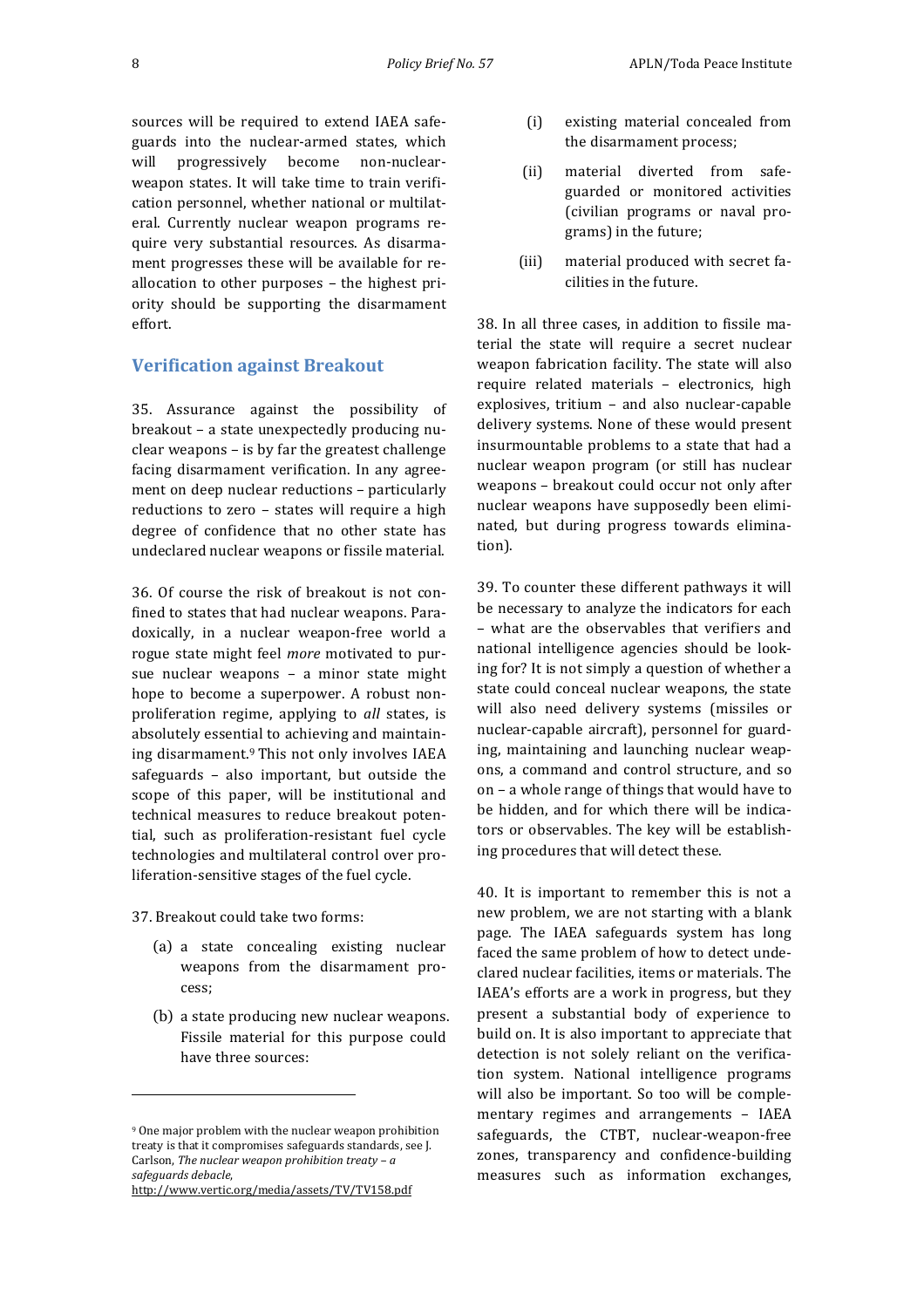communication hotlines, Open Skies-type overflights, exchange of observers, open-source information and so on.

41. Ultimately, verification will never be able to absolutely prove the negative  $-$  that there is nothing hidden away. But by combining a broad range of information from many sources (what has been termed *a* web of confidence), over time the verification system, complementary measures and states' own efforts can build greater and greater confidence that the overall picture presented in declarations is complete, and that the risk that anything substantial is hidden is small.

## **International Collaboration on Disarmament Verification**

42. There have been several collaborative projects on verification, particularly between the United States and Russia and the United Kingdom and Norway. The Nuclear Threat Initiative's (NTI) 2014 report Verifying Baseline Dec*larations of Nuclear Warheads and Materials*<sup>10</sup> recommended, amongst other things, the establishment of new programs for international technical collaboration on developing disarmament verification. This recommendation has been taken up by the International Partnership for Nuclear Disarmament Verification  $(IPNDV)$ ,<sup>11</sup> a group of over 25 states, with and without nuclear weapons.

43. Currently IPNDV has working groups on Verification of Nuclear Weapon Declarations, Verification of Reductions, and Technologies for Verification. This collaboration is important both to demonstrate that effective verification in support of nuclear reductions and elimination is available or can be developed, and to build expert-level networks that will contribute to the confidence and trust needed to proceed down the path to elimination.

http://www.nti.org/analysis/reports/innovatingverification-new-tools-new-actors-reduce-nuclear-risks/.

 

<sup>11</sup> https://www.ipndv.org/

#### **Conclusions**

44. Nuclear-armed states will not be expected to disarm immediately, as proposed by the nuclear weapons prohibition treaty. Clearly this is unrealistic  $-$  moving to zero will require high levels of confidence and trust that will take time to develop. This will require a step-bystep approach to disarmament, accompanied by the progressive development and implementation of verification systems.

45. As outlined above, a number of the required verification methods and capabilities are already established, but others need substantial research and development. Today the robust verification required for progressing to zero has yet to be demonstrated. The step-bystep approach takes this into account. If the two-phased approach recommended by ICNND (paragraph 18 above) is adopted, the *minimi*zation phase is not critically dependent on the performance of the verification system (numbers of weapons, while low, would be above a minimum credible deterrent) and this phase can proceed while the verification system is developing. The minimization phase provides a period for building systems and networks, developing procedures, and so on. It is in the elimination phase that verification will become increasingly critical as reductions progress. By then there will be years of experience with verification, transparency and confidence-building, all contributing to the high levels of confidence and trust required.

46. It is a mistake to think of a future world where nuclear weapons have been eliminated as being like *today's* world minus nuclear weap*ons*. Thinking in these terms could reinforce a sense of pessimism whether elimination can ever be achieved. Rather, we must work to achieve a new world, where states are committed to collective security and the peaceful settlement of disputes, and international institutions are strengthened accordingly. The collaborative effort required to achieve substantial reductions will help to build the institutions, trust and confidence needed to take reductions all the way to zero. Verification will make an essential contribution to these efforts.

<sup>10</sup> http://www.nti.org/analysis/reports/innovatingverification-verifying-baseline-declarations-nuclearwarheads-and-materials/. This is part of NTI's set of reports *Innovating Verification:* New Tools and New Actors *to Reduce Nuclear Risks*,